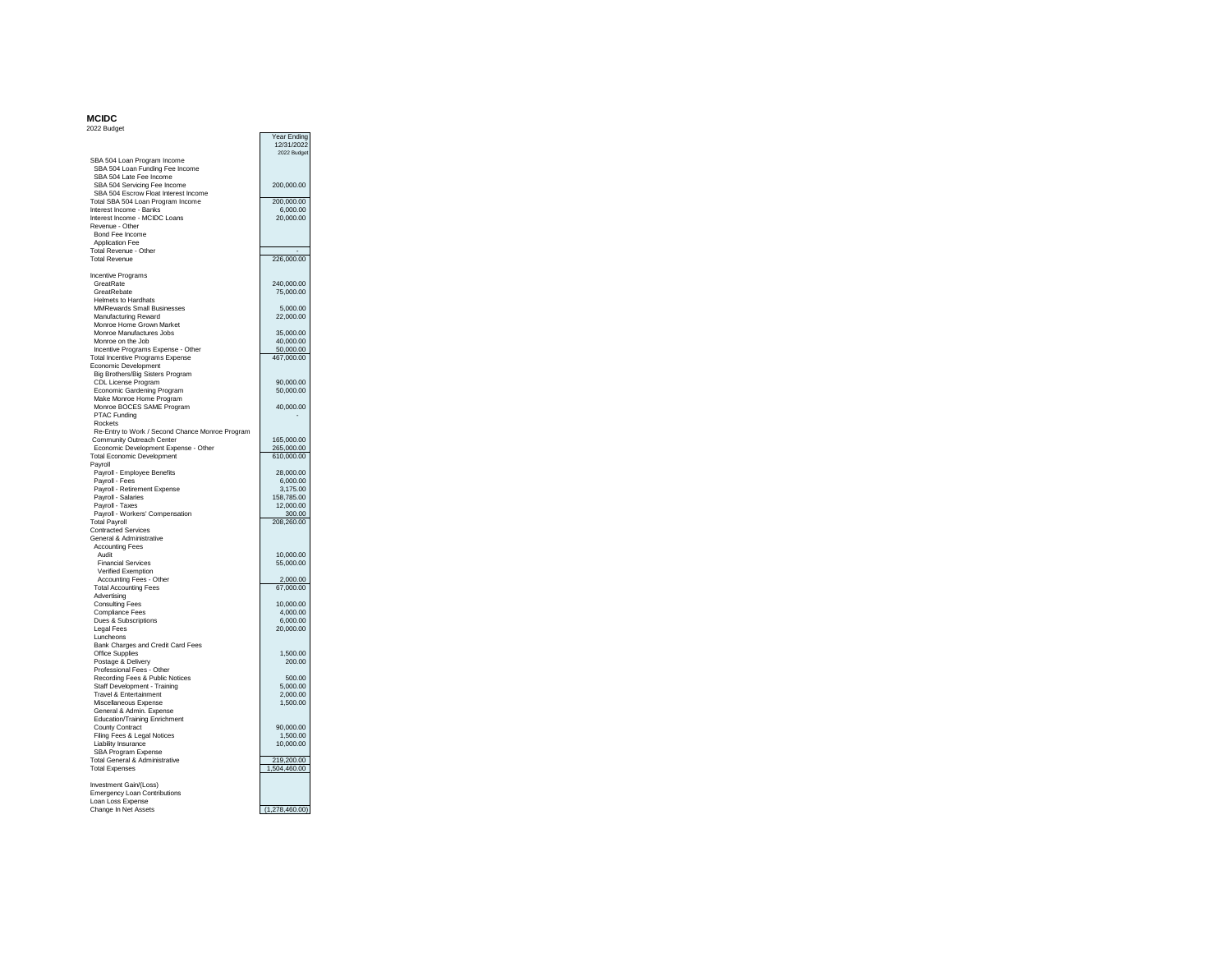## RIS z ublic Authorities Reporting Information System

**Budget & Financial Plan Budgeted Revenues, Expenditures, And Changes in Current Net Assets**.

Budget Report for Monroe County Industrial Development Corporation **Run Date:** 05/11/2022<br>
Status: CERTIFIED

Fiscal Year Ending: 12/31/2022

**Excess (Deficiency) Of Revenues And Capital** 

**Contributions Over Expenses**

**CERTIFIED** Certified Date:11/01/2021

|                                             |                                                                    | Last Year<br>(Actual)<br>2020 | <b>Current Year</b><br>(Estimated)<br>2021 | <b>Next Year</b><br>(Adopted)<br>2022 | Proposed<br>2023 | Proposed<br>2024 | Proposed<br>2025 |
|---------------------------------------------|--------------------------------------------------------------------|-------------------------------|--------------------------------------------|---------------------------------------|------------------|------------------|------------------|
| <b>REVENUE &amp; FINANCIAL SOURCES</b>      |                                                                    |                               |                                            |                                       |                  |                  |                  |
| <b>Operating Revenues</b>                   |                                                                    |                               |                                            |                                       |                  |                  |                  |
|                                             | <b>Charges For Services</b>                                        | \$230,265.15                  | \$213,105.45                               | \$200,000.00                          | \$200,000.00     | \$200,000.00     | \$200,000.00     |
|                                             | Rental And Financing Income                                        | \$16,148.18                   | \$0.00                                     | \$20,000.00                           | \$20,000.00      | \$20,000.00      | \$20,000.00      |
|                                             | <b>Other Operating Revenues</b>                                    | \$0.00                        | \$28,686.29                                | \$0.00                                | \$0.00           | \$0.00           | \$0.00           |
| <b>Non-Operating Revenues</b>               |                                                                    |                               |                                            |                                       |                  |                  |                  |
|                                             | <b>Investment Earnings</b>                                         | \$4,135.27                    | \$1,268,60                                 | \$6,000.00                            | \$6,000.00       | \$6,000.00       | \$6,000.00       |
|                                             | State Subsidies/Grants                                             | \$0.00                        | \$0.00                                     | \$0.00                                | \$0.00           | \$0.00           | \$0.00           |
|                                             | <b>Federal Subsidies/Grants</b>                                    | \$0.00                        | \$0.00                                     | \$0.00                                | \$0.00           | \$0.00           | \$0.00           |
|                                             | Municipal Subsidies/Grants                                         | \$0.00                        | \$0.00                                     | \$0.00                                | \$0.00           | \$0.00           | \$0.00           |
|                                             | <b>Public Authority Subsidies</b>                                  | \$0.00                        | \$0.00                                     | \$0.00                                | \$0.00           | \$0.00           | \$0.00           |
|                                             | <b>Other Nonoperating Revenues</b>                                 | \$0.00                        | \$0.00                                     | \$0.00                                | \$0.00           | \$0.00           | \$0.00           |
|                                             | Proceeds From The Issuance Of Debt                                 | \$1,331,302.17                | \$0.00                                     | \$0.00                                | \$0.00           | \$0.00           | \$0.00           |
| <b>Total revenues and financing sources</b> |                                                                    | \$1,581,850.77                | \$243,060.34                               | \$226,000.00                          | \$226,000.00     | \$226,000.00     | \$226,000.00     |
| <b>EXPENDITURES</b>                         |                                                                    |                               |                                            |                                       |                  |                  |                  |
| <b>Operating Expenditures</b>               |                                                                    |                               |                                            |                                       |                  |                  |                  |
|                                             | Salaries And Wages                                                 | \$85,794.04                   | \$132,223.10                               | \$158,785.00                          | \$158,785.00     | \$158,785.00     | \$158,785.00     |
|                                             | <b>Other Employee Benefits</b>                                     | \$17,433.34                   | \$31,656.45                                | \$49,475.00                           | \$49,475.00      | \$49,475.00      | \$49,475.00      |
|                                             | Professional Services Contracts                                    | \$107,202.04                  | \$91,028.28                                | \$101,000.00                          | \$101,000.00     | \$101,000.00     | \$101,000.00     |
|                                             | <b>Supplies And Materials</b>                                      | \$216.59                      | \$621.90                                   | \$1,500.00                            | \$1,500.00       | \$1,500.00       | \$1,500.00       |
|                                             | <b>Other Operating Expenses</b>                                    | \$114,402.19                  | \$112,392.24                               | \$116,700.00                          | \$116,700.00     | \$116,700.00     | \$116,700.00     |
| <b>Non-Operating Expenditures</b>           |                                                                    |                               |                                            |                                       |                  |                  |                  |
|                                             | Payment Of Principal On Bonds And<br><b>Financing Arrangements</b> | \$0.00                        | \$0.00                                     | \$0.00                                | \$0.00           | \$0.00           | \$0.00           |
|                                             | <b>Interest And Other Financing Charges</b>                        | \$0.00                        | \$0.00                                     | \$0.00                                | \$0.00           | \$0.00           | \$0.00           |
|                                             | Subsidies To Other Public Authorities                              | \$0.00                        | \$0.00                                     | \$0.00                                | \$0.00           | \$0.00           | \$0.00           |
|                                             | Capital Asset Outlay                                               | \$0.00                        | \$0.00                                     | \$0.00                                | \$0.00           | \$0.00           | \$0.00           |
|                                             | <b>Grants And Donations</b>                                        | \$0.00                        | \$0.00                                     | \$0.00                                | \$0.00           | \$0.00           | \$0.00           |

**Total expenses \$1,015,811.93 \$1,336,181.97 \$1,504,460.00 \$1,504,460.00 \$1,504,460.00 \$1,504,460.00**

Other Nonoperating Expenses **\$690,763.73** \$968,260.00 \$1,077,000.00 \$1,077,000.00 \$1,077,000.00 \$1,077,000.00

**\$566,038.84 (\$1,093,121.63) (\$1,278,460.00) (\$1,278,460.00) (\$1,278,460.00) (\$1,278,460.00)**

**\$0.00**